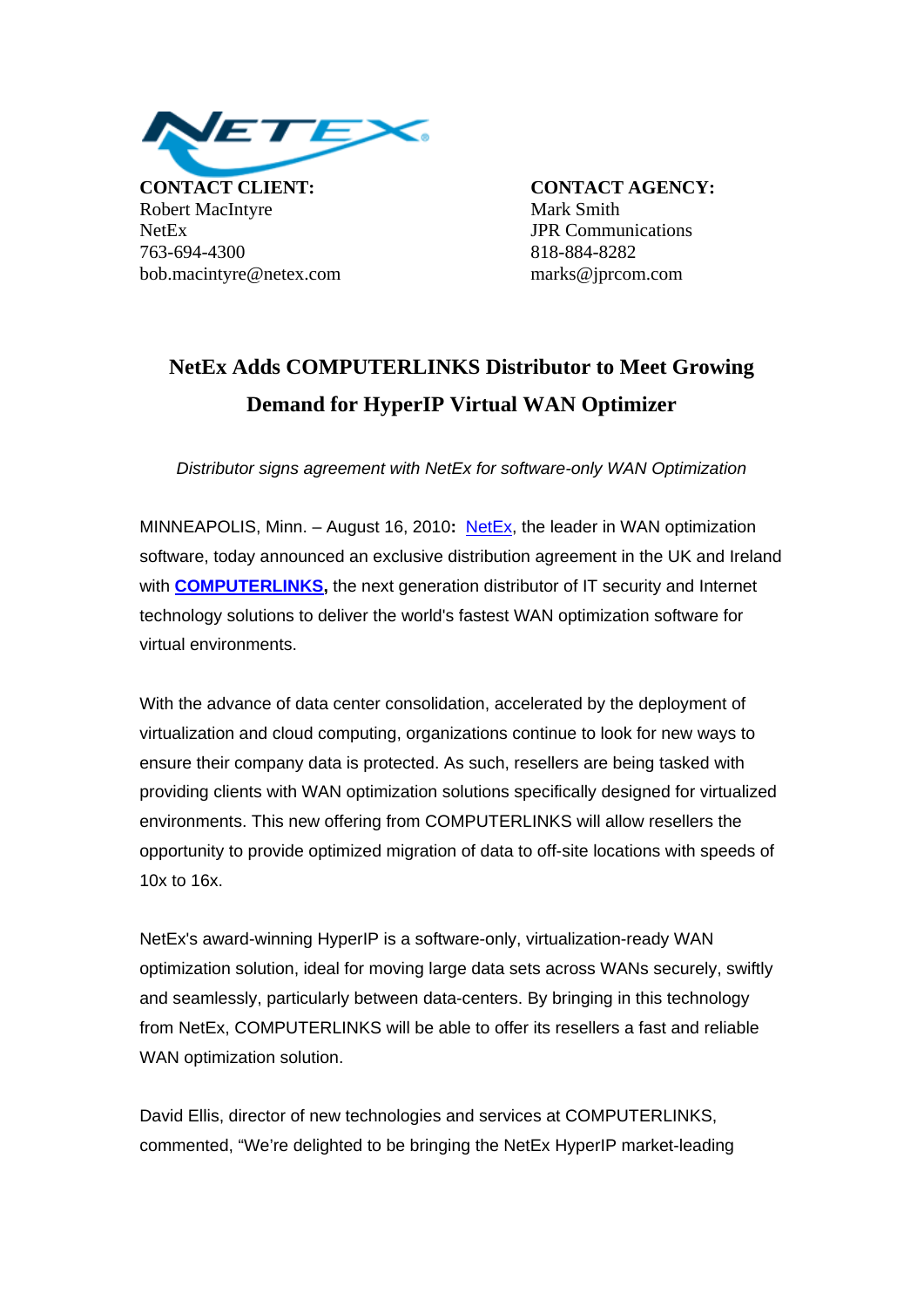technology to the channel, and in doing so help them to grow their markets in the UK and Europe."

The announcement follows COMPUTERLINKS' recent remodeling of its business to deliver margin-rich channel services around new and emerging technologies such as virtualization, cloud computing and IP-based physical security. The addition of NetEx to the distributor's virtualization portfolio means resellers can now be better equipped, and have access to specialist expertise and additional resources when recommending virtualization solutions.

Robert MacIntyre, NetEx vice president of business development and marketing said, "Our clients include some of the world's largest and most sophisticated organizations and government agencies. COMPUTERLINKS' global distribution and support network will allow us to reach them even more cost-effectively in the knowledge that they are assured the highest levels of customer service."

## **About NetEx**

Formed in 1999 as a spin-off of Storage Technology Corporation (StorageTek®), privately-held NetEx has provided the world's fastest WAN optimization software in the industry, along with guaranteed data delivery, for over 20 years to more than 100 of the world's largest and most sophisticated organizations, including some of the most prestigious providers of financial, transportation and telecommunications services and government entities. Customers include BP, Telstra, NTT, Verizon, BellSouth, Qwest, Royal Bank of Scotland Group, LloydsTSB, NDC Health, IRS, American, Iberia, Northwest, United Airlines and Kellogg. As a VMware Technology Alliance Partner, NetEx's HyperIP WAN optimization software has demonstrated impressive performance numbers for supercharging VMware applications worldwide. For more information about NetEx, NetEx/IP or HyperIP, visit [www.netex.com](http://www.netex.com/) or call +1-763-694-4300.

## **About COMPUTERLINKS**

COMPUTERLINKS is a next generation distributor of IT security and Internet technology solutions, providing UK and Irish channel partners with reliable, supported solutions from world-leading hardware and software manufacturers. COMPUTERLINKS concentrates on the dynamic Internet technology areas of ebusiness and e-security, and the emerging area of IP Physical Security. It provides a comprehensive and complementary product portfolio, backed by an extensive range of professional services, to ensure channel partners deliver the right solutions to their customers. 100% committed to the two-tier channel, COMPUTERLINKS delivers profitable growth to partners and competitive advantage to their customers by providing a full-service package of technical, sales and marketing support, practical training and efficient logistics. The company currently has over 550 employees operating across 22 countries worldwide. For more information, visit [www.computerlinks.co.uk](http://www.computerlinks.co.uk/)